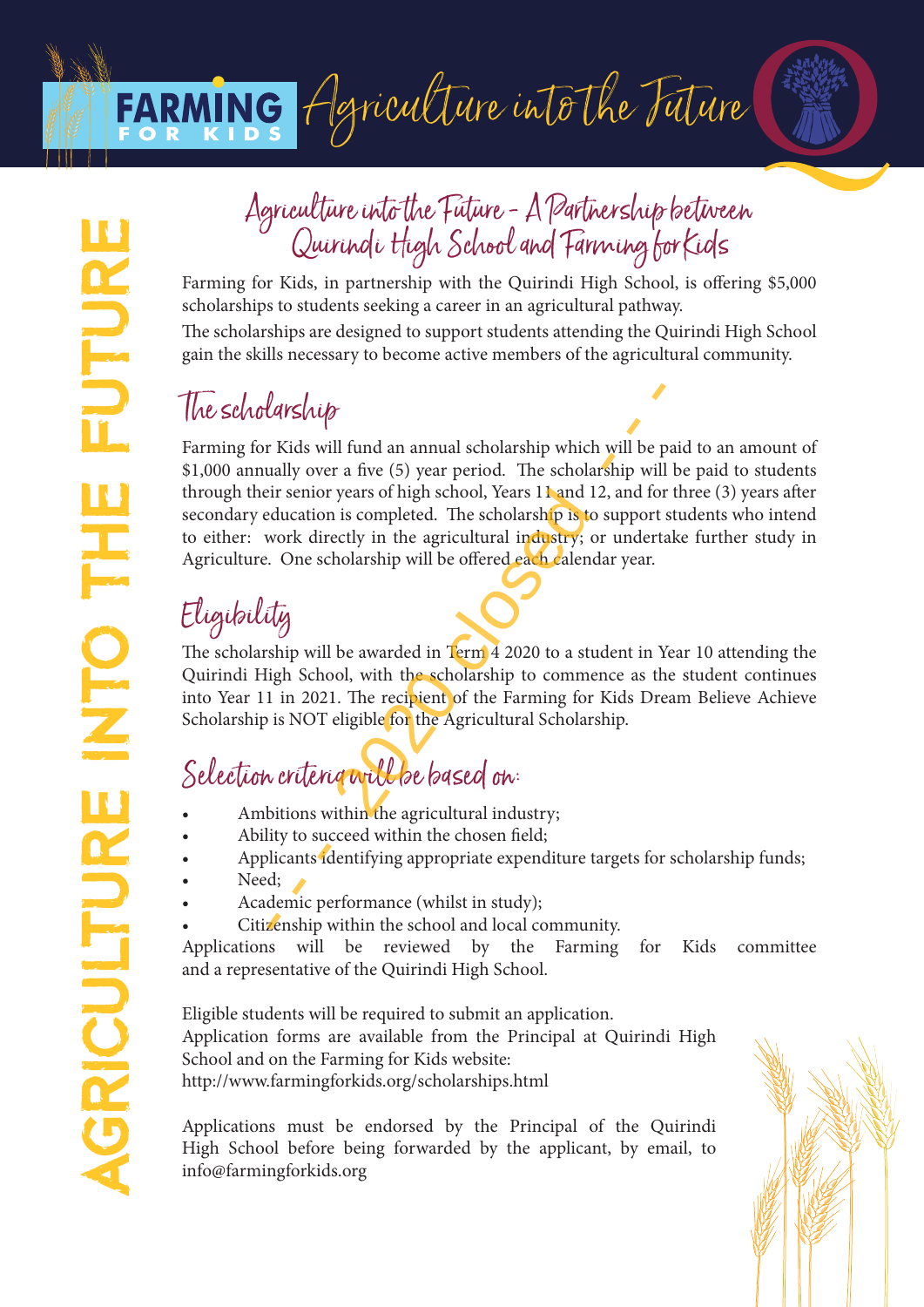

## AGRICULTURE INTO THE FUTURE



#### Closing date for applications

**For Year 10 students in 2020 - Monday 21st September 2020. It is the applicants responsibility to submit the application by email to info@ farmingforkids.org by the due date.**

Applicants will then be interviewed by the selection panel regarding their suitability for the scholarship. The decision of the selection panel is final. The successful applicant will be announced at the Quirindi High School Awards Day in Term 4 2020. Visit the Farming for Kids Scholarships page for updates on the scholarship application process - www.farmingforkids.org/scholarships.

#### Requirements

Recipients will be required to submit an annual report to the Farming for Kids committee outlining their progress over the year and their goals for the following year.

This report should include academic results, where appropriate, and an expenditure statement detailing how scholarship funds were disbursed in the current year and an expenditure budget for the remaining scholarship funds. The committee recognises that expenditure targets can change, and if notified, will accommodate amended disbursements that are in the line with the intent of the scholarship  $\sqrt{\frac{2}{5}}$ <br>be required to submit an annual report to the Farming their progress over the year and their goals for<br>all include academic results, where appropriate, and a<br>ling how scholarship funds were disbursed in the cu

For continued eligibility of scholarship payments, scholarship recipients will need to demonstrate satisfactory progress and clear goals in terms of their pursuit of agricultural knowledge and skills.

Recipients will be able to apply to have half or all of their annual scholarship payment of \$1,000 carried forward to the following year if it is anticipated that later years will incur the greater need. Other variations to the timing of scholarship payments will be considered in a case by case basis.

The Farming for Kids committee reserves the right to withhold or cancel scholarship payments if it deems the recipient has not meet the original intent of the scholarship.

The ethos of Farming for Kids is:

- To directly support children from the Liverpool Plains Shire Council (LPSC) area in their capacity to access an equitable and successful education at all stages;
- To improve the quality of life, independence and wellbeing of children within the LPSC area through the productive use of appropriate Farming for Kids assets;
- To promote the importance of farming to our community and the national economy;
- To support and partner with other community organisations to achieve the above aims and rationale.

Agriculture into the Future - A Partnership between Farming for Kiols and Quirindi High School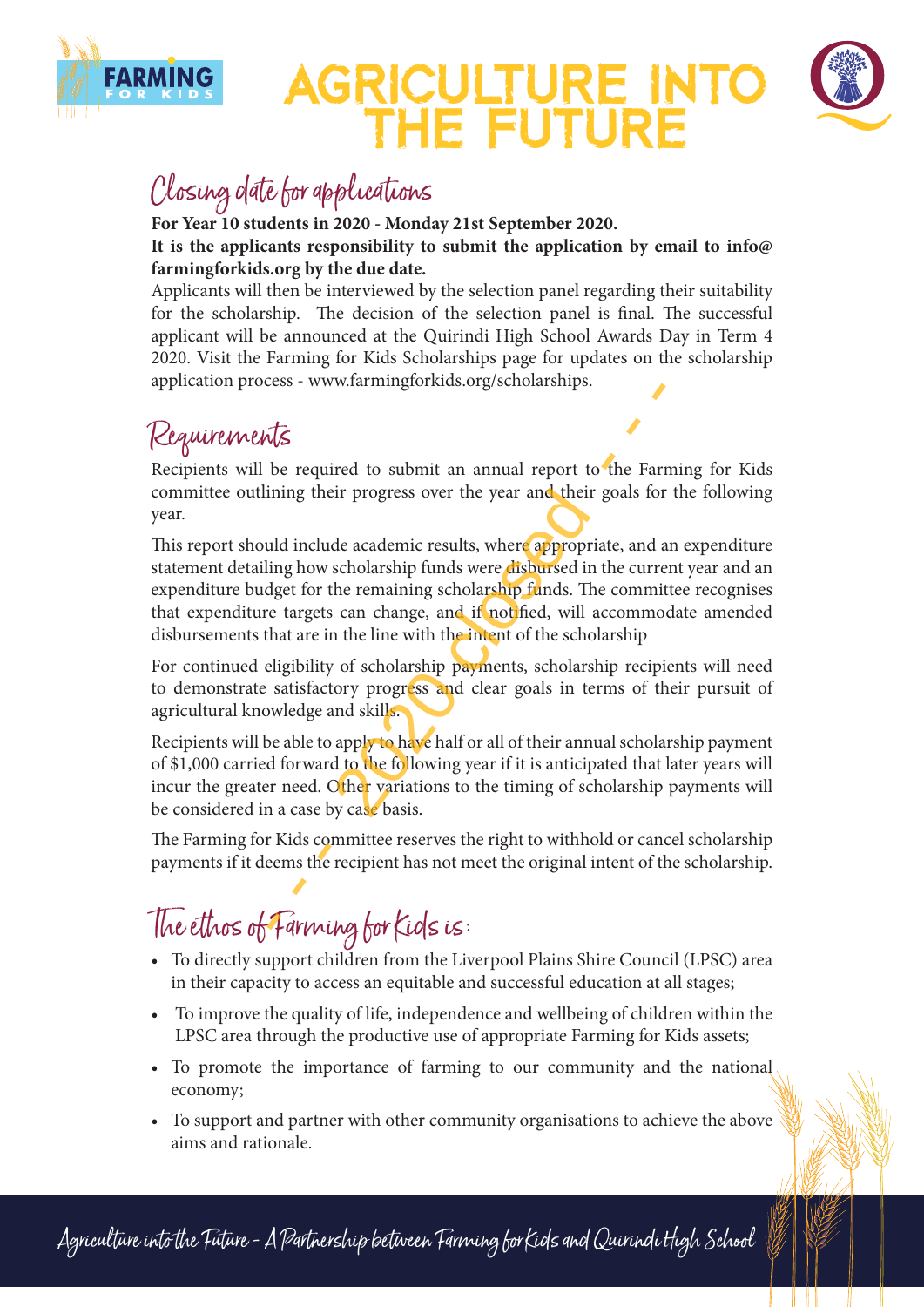# FARMING Agriculture into the Future

## Farming ForKids Agricultural Scholarship 2020 APPLICATION FORM

| Subject Selection for Year 11 and 12:                            |
|------------------------------------------------------------------|
|                                                                  |
|                                                                  |
|                                                                  |
| Outline your ambitions in relation to the Agricultural Industry: |
|                                                                  |
|                                                                  |
|                                                                  |
|                                                                  |
|                                                                  |
| How do you see the scholarship being of benefit to you?          |
|                                                                  |
|                                                                  |
|                                                                  |
|                                                                  |
|                                                                  |
|                                                                  |
|                                                                  |
|                                                                  |
|                                                                  |
|                                                                  |